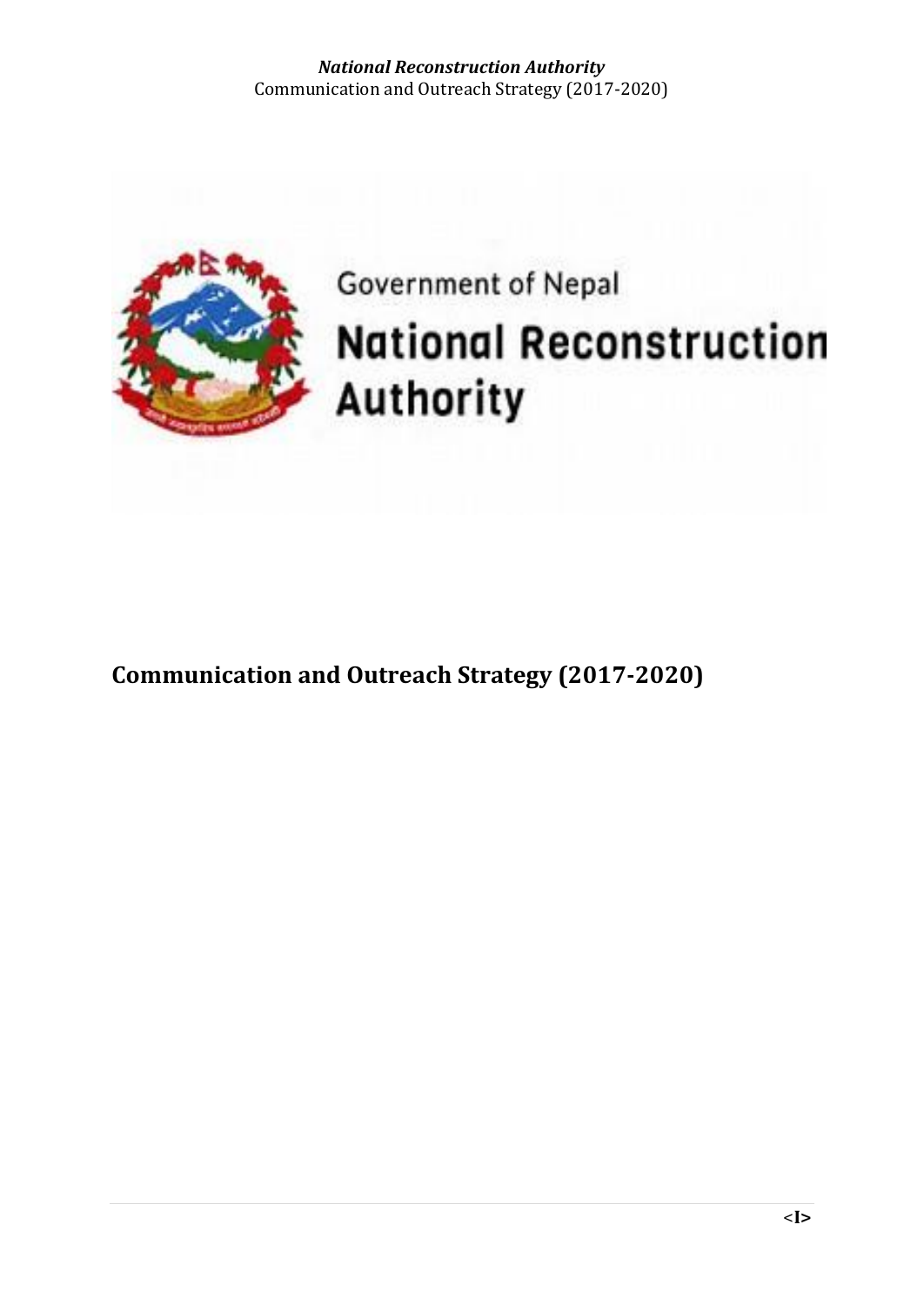## **Contents**

| 5. |  |
|----|--|
| 6. |  |
|    |  |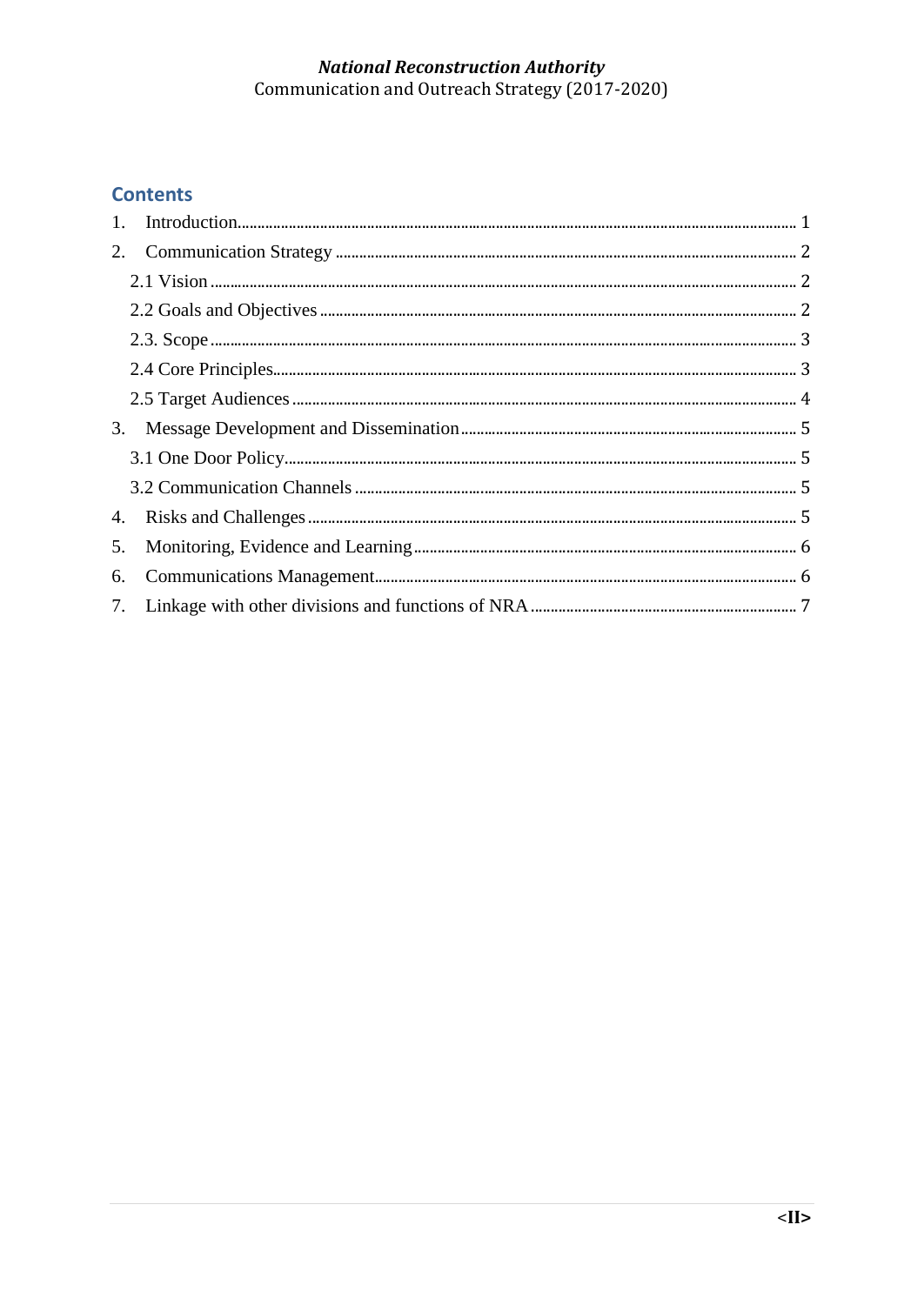# <span id="page-2-0"></span>**1. Introduction**

On April 25 and May 12, 2015 Nepal faced two massive earthquakes that resulted in loss of 8,790 lives and completely damaged more than750,000 houses predominantly in rural areas but with large pockets of damage in urban areas. The earthquakes prompted a massive humanitarian intervention by the Government of Nepal (GoN), development partners, partner organizations, community based organizations and even individuals.

The NRA was established on 25<sup>th</sup> December 2015 with a mandate to plan and coordinate implementation of the GoN reconstruction and rehabilitation program. The vision for reconstruction of the NRA is the 'establishment of well-planned, resilient settlements and a prosperous society.' The objectives of the NRA are as follows:

- To reconstruct, retrofit and restore partially- and completely-damaged residential, community and government buildings and heritage sites, to make them disasterresistant using local technologies as needed.
- To reconstruct (restore) damaged cities and ancient villages to their original form, while improving the resilience of the structures;
- To build resilience among people and communities at risk in the earthquake-affected districts;
- To develop new opportunities by revitalizing the productive sector for economic opportunities and livelihoods;
- To study and research the science of earthquakes, their impact including damages and effects, and post-earthquake recovery, including reconstruction, resettlement, rehabilitation and disaster risk reduction; and
- To resettle the affected communities by identifying appropriate sites.

To achieve above objectives, the NRA sees appropriate, timely and effective communication interventions as a key component of the entire reconstruction phase. For this purpose, NRA has developed a Communication Strategy. Communication strategy is the purposeful use of communication by an organization to fulfill its mission. It is the higher-level concerns behind communicative efforts by organizations to advance organizational goals.

A Reconstruction Communication Working Group was formed in light of communication needs. The group included government agencies, as well as development partners and implementing partners. A Communication Strategy Sub-group, made up of reconstruction as well as communication experts, was formed to develop the Communication Strategy directly corresponding to the vision and objectives of the NRA and the 'Build Back Better/Safer spirit as stipulated in Post Disaster Need Assessment ( PDNA). This Communication Strategy seeks to support the attainment of the vision of the NRA that is articulated in the Reconstruction Policy.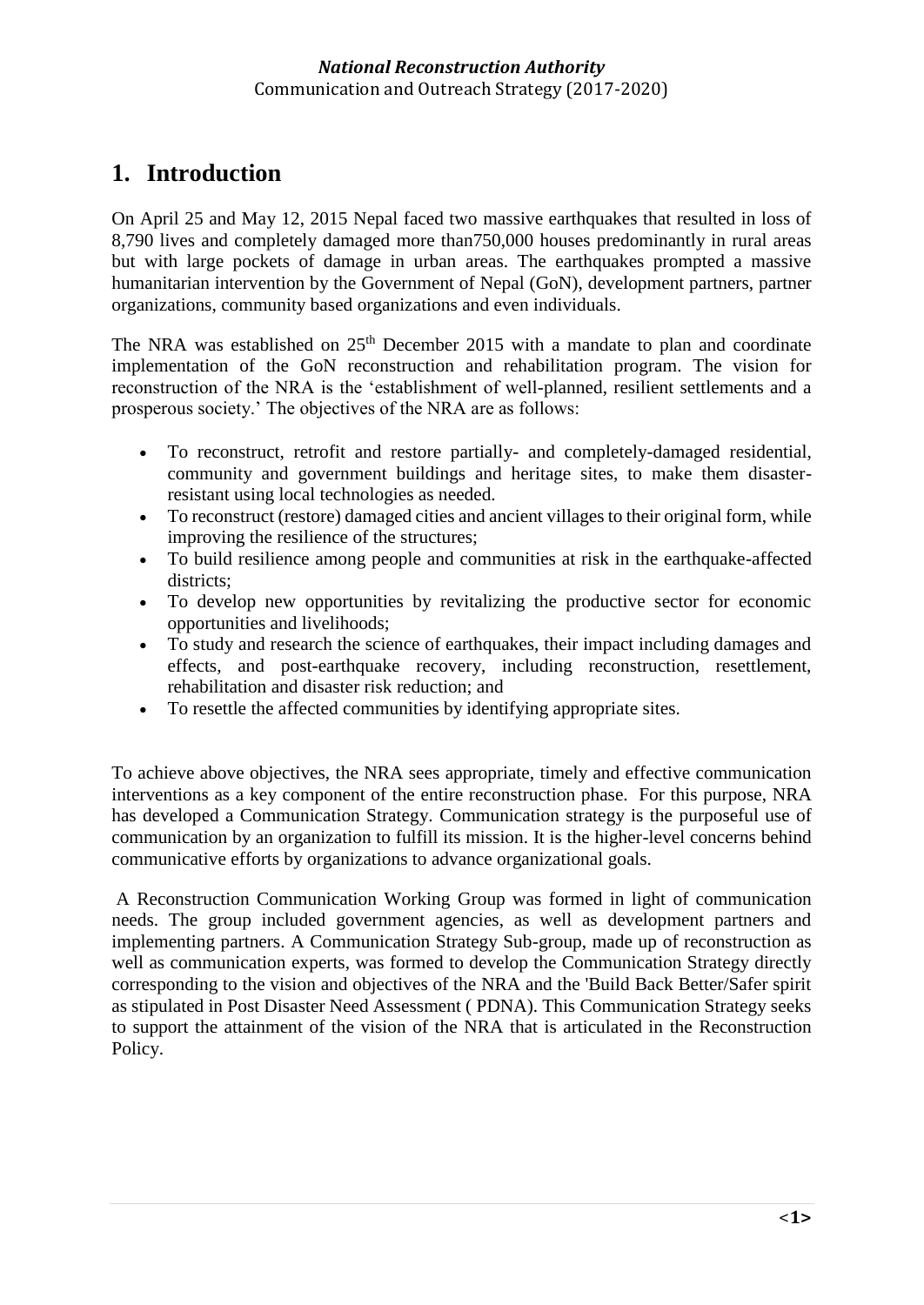# <span id="page-3-0"></span>**2. Communication Strategy**

## <span id="page-3-1"></span>**2.1 Vision**

**"Establishment of well-planned, resilient settlements and a prosperous society"** by supporting its activities for attaining its purpose and goals through effective communication.

## <span id="page-3-2"></span>**2.2 Goals and Objectives**

This document sets the strategic direction for the National Reconstruction Authority's internal and external communications in order to accurately reflect the main priorities of NRA work and support NRA's key function as a reliable and timely information provider. It also guides the NRA's collaborative partners' communication planning process.

The main purpose of this Communication Strategy is to be a foundational building block that provides a necessary and organized framework to guide and inform the development of a more detailed communication plan.

#### **I. Strategic Goals**

- Inform earthquake-affected communities with appropriate, timely, relevant information about the reconstruction process and how households and their communities can gain access to government/development partners.
- Households have appropriate, timely, and relevant information to make decisions about rebuilding approaches.
- Households and their communities receive appropriate, timely and relevant information to rebuild better/safer.
- Intra-government communications on reconstruction run smoothly between agencies, and from central to district to Gaunpalikas/Municipality level and vice versa.
- Ensure NRA maintains solid public relations and positive networks in media and among other public stakeholders throughout the reconstruction process.

## **II. Objectives**

The Communication Strategy is grounded in a set of core goals that stand as the initial metrics for the desired outcomes of the communications program. The objectives of the Strategy have been identified to support the NRA's overall objectives in the areas of reconstruction and recovery: Housing (Rural and Urban), Schools/Education Infrastructures, Medical Facilities, Cultural Heritage Sites, Infrastructure (roads, bridges, water supply and sanitation, common structures and government infrastructure), Livelihood, Mitigation/DRR etc.

While certain elements of the Communication Strategy might evolve over the course of the NRA's five-year effort, the objectives remain consistent and are permanent and reliably instructive to the communications process as it develops. They are as follows:

1. Provide information so that affected households understand the financial process of reconstruction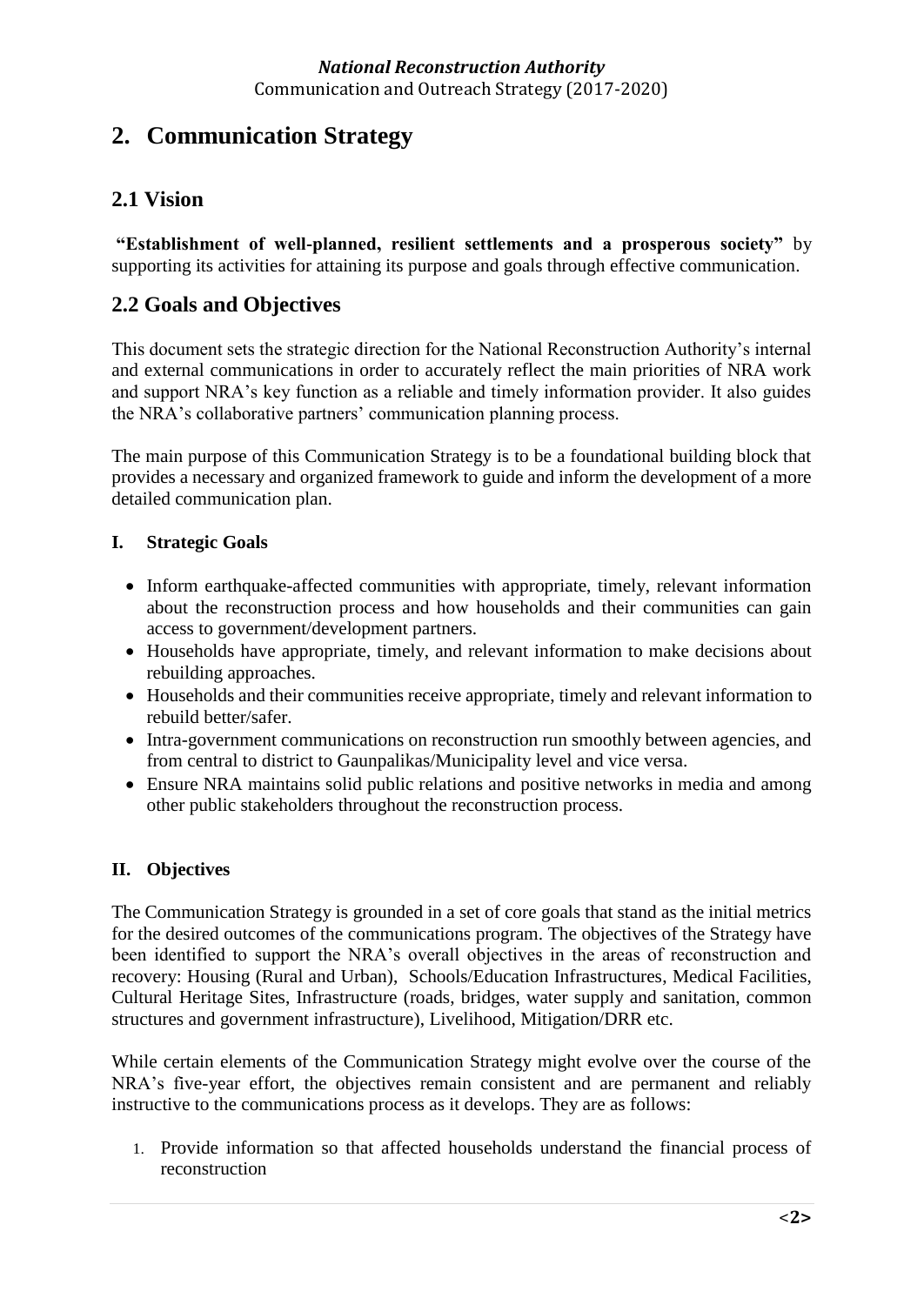#### *National Reconstruction Authority*

Communication and Outreach Strategy (2017-2020)

- 2. Provide information so that affected households understand the technical process of safer reconstruction
- 3. Create an understanding that reconstruction is a citizen and community driven process.
- 4. Develop resilient society and sustainable livelihood
- 5. Build trust in the National Reconstruction Authority.

### <span id="page-4-0"></span>**2.3. Scope**

This Communication Strategy links the following aspects of communication to support the national reconstruction process. The Strategy encompasses all aspects of communication in relation to four priority areas of communication as listed below:

- **External Communication**: Communication with affected populations, local governments concerned agencies and various stakeholders of the reconstruction process.
- **Internal Communication**: Internal communication, i.e. communication within the NRA and among various government agencies and line ministries related to the reconstruction process.
- **Outreach** direct face-to face interactions with communities by those directly assisting communities, i.e. engineers, local officials etc.
- **Public Relations**: Communication with a wide network of media, opinion makers and information disseminators.

# <span id="page-4-1"></span>**2.4 Core Principles**

In developing a communications approach for the National Reconstruction Authority (NRA), it is important to be guided by a series of outcome-based principles and values as outlined in the Post-Disaster Recovery Framework:

- **Build Trust** The NRA communications strategy must look to build trust among the most affected, displaced and suffering communities and the government bodies supporting the reconstruction efforts. To do this the NRA will strive to ensure that information provided is trustworthy, and easy to understand for all. The NRA will provide reliable information with high level of integrity.
- **Encourage Participation** For reconstruction to be a success, engagement and involvement of the affected households and their families and communities is necessary. The NRA will communicate in such a way that encourages national participation and public ownership in the reconstruction process. The NRA believes that effective communication requires teamwork and aspires to work together, inspire and held one another.
- **Create Credibility** The NRA will take steps to garner the confidence of people toward the effective reconstruction and resilient recovery process led by NRA itself and its implementing agencies..
- **Be Transparent –** To build trust, to encourage participation and to create credibility, the NRA must be transparent in its all activities.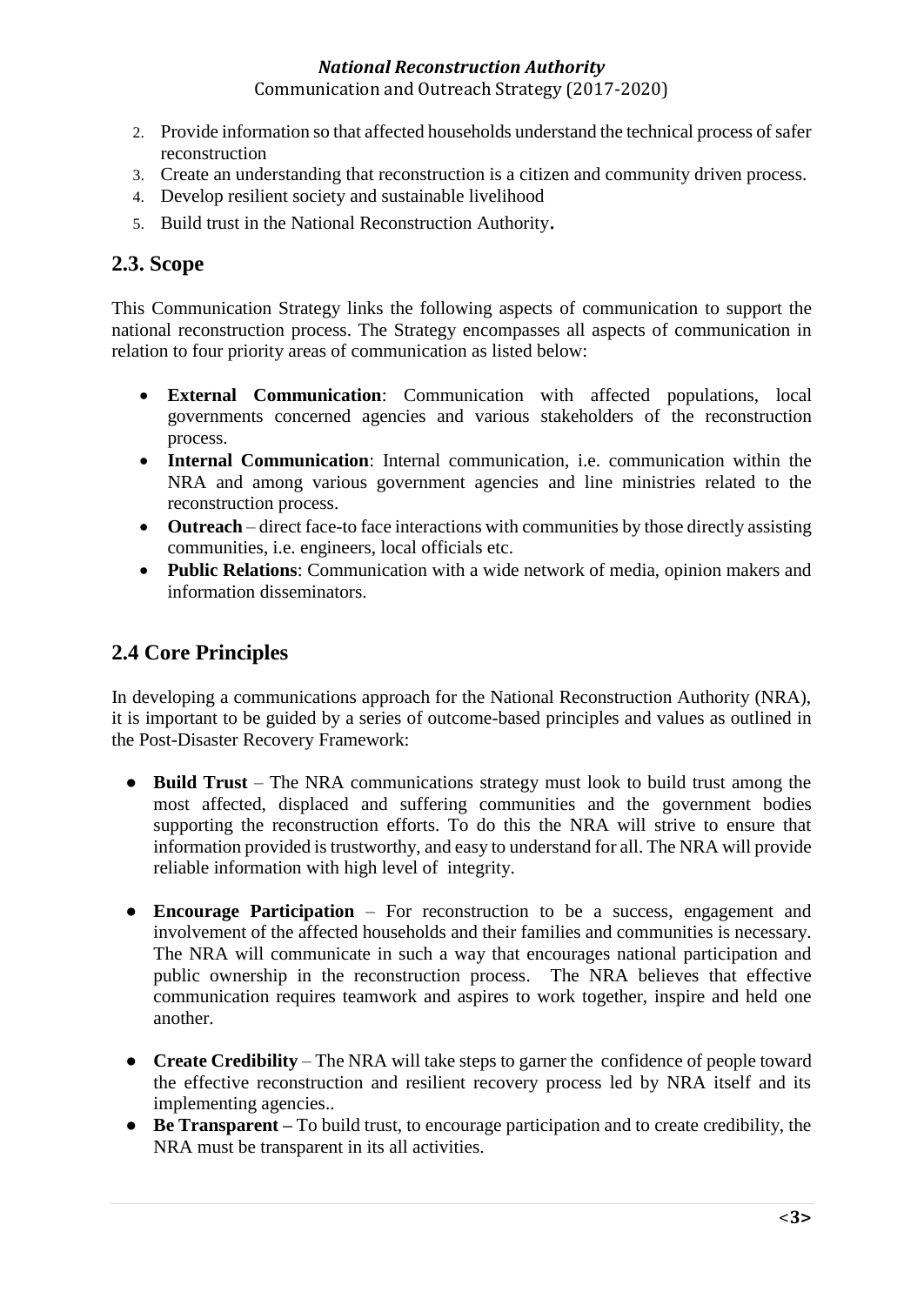#### *National Reconstruction Authority*

Communication and Outreach Strategy (2017-2020)

● **Build Common Understanding** –As the NRA looks to take immediate steps to build trust, there is also a need to build common understanding among government agencies, different level of governments, private sector and the civil society around the proposed path forward.

## <span id="page-5-0"></span>**2.5 Target Audiences**

The target audience of the Communication Strategy reflects the objectives of the same and will vary on the basis of the objective being met and the specific communication activity or campaign in question. While all target audiences may be engaged to meet a particular objective or sub-objective, primary target audiences for each objective are outlined below:

#### **Objective 1: Provide information so that affected households understand the financial process of reconstruction**

- Homeowners, affected households and families
- Government agencies supporting/directly in charge of the recovery efforts
- Development partners, INGOs and donor community supporting recovery efforts
- Stakeholders including private sector, NGOs, *guthis* and local community groups

#### **Objective 2: Provide information so that affected households understand the technical process of safer reconstruction**

- Homeowners, affected households and families
- Masons and engineers
- Development partners, INGOs and donor community supporting recovery efforts
- Stakeholders including private sector, NGOs, *guthis* and local community groups

#### **Objective 3 : Create an understanding that reconstruction is a citizen and community driven process.**

- Homeowners, affected households and families
- NGOs, *guthis* and local community and youth groups
- Political Parties and locally elected representatives

#### **Objective 4: Develop resilient society and sustainable livelihood**

- Homeowners, affected households and families
- Domestic and International Media
- Development partners, INGOs and donor community and foreign governments
- Political parties and locally elected representatives
- NGOs and Community Organizations

#### **Objective 5. Build trust in the National Reconstruction Authority**

 All actors/stakeholder directly or indirectly involved in reconstruction and resilient recovery.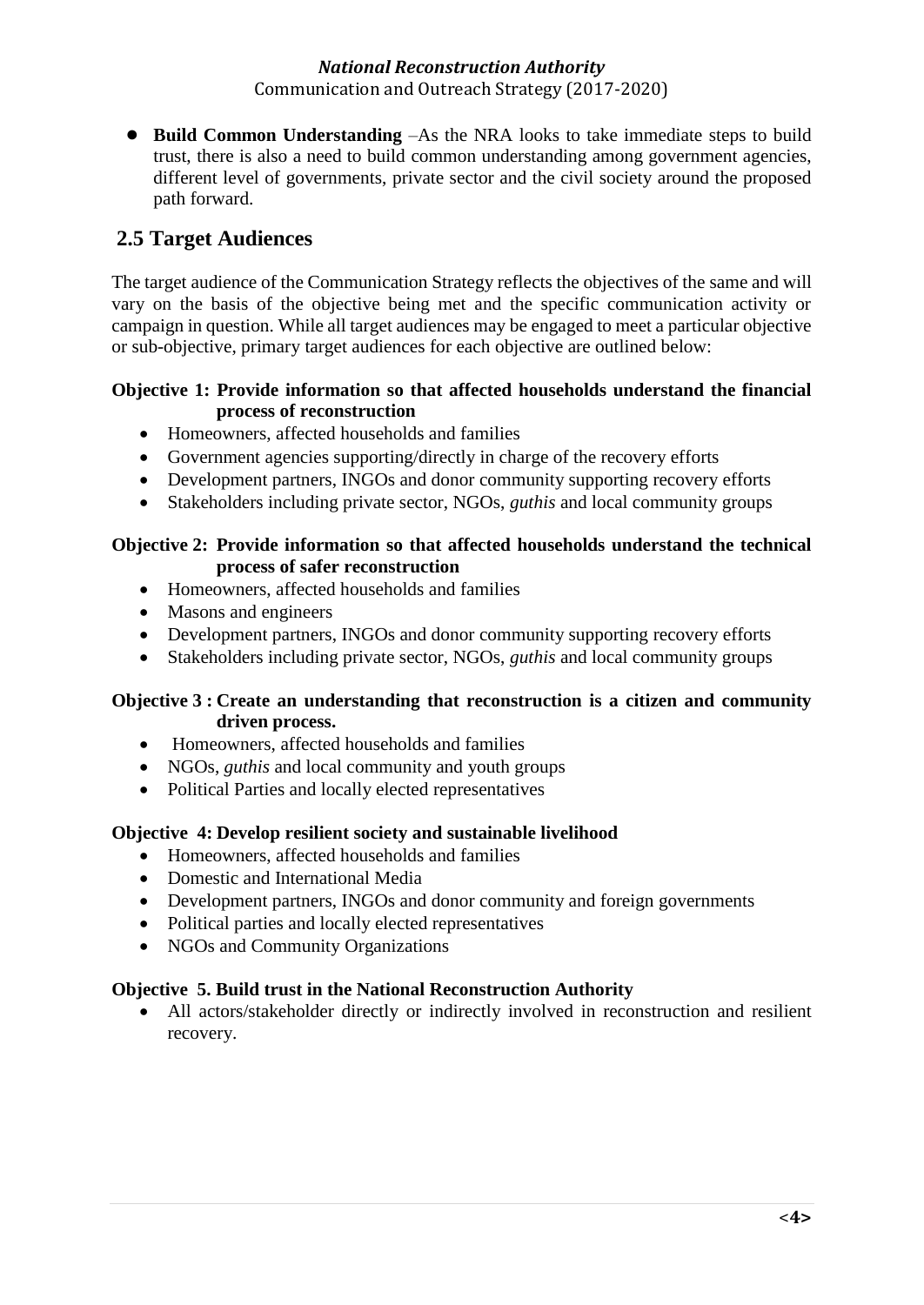# <span id="page-6-0"></span>**3. Message Development and Dissemination**

## <span id="page-6-1"></span>**3.1 One Door Policy**

All messages which are communicated must be in line with NRA policies and procedures. The NRA will guide the development and dissemination of information. A process of vetting and approval will be implemented by the NRA for all communication materials.

For information dissemination regarding the reconstruction process, the NRA will serve as the authorized body to disseminate information related to post-earthquake reconstruction and recovery. For external information dissemination, the NRA will guide the process for development partners, partner organizations and affected communities, among other stakeholders.

## <span id="page-6-2"></span>**3.2 Communication Channels**

The use of communication channels will largely depend on the objective(s) being met, the target audience and scope of the activity in question. As such, below is a list of main channels which may be used, but which will vary in use according to the need of each objective and activity.

- Broadcast, electronic, and print media (earned and paid)
- Mobile, digital, and social media
- Direct, person-to-person
- Direct, community meetings and town halls
- Collateral (pamphlets and posters)
- Telephone information lines (live and automated)
- <span id="page-6-3"></span>● Third Party validators and communicators

# **4. Risks and Challenges**

The following risk and challenges have been identified vis-à-vis the communication strategy:

| S.<br>No. | Type of risk and<br>challenges                                                                    | <b>Mitigation Measures</b>                                                                                                                                                                                                                                                                                                                                    | <b>Risk</b><br>rating |
|-----------|---------------------------------------------------------------------------------------------------|---------------------------------------------------------------------------------------------------------------------------------------------------------------------------------------------------------------------------------------------------------------------------------------------------------------------------------------------------------------|-----------------------|
| 1         | Insufficient<br>financial<br>support<br>resources<br>to<br>communication<br>strategy<br>and plans | The NRA develops a budget plan and makes available<br>financial resources to support the communication strategy<br>and plan.                                                                                                                                                                                                                                  |                       |
| 2         | Insufficient<br>human<br>resource capacity                                                        | • The NRA to deploy a full time Government personnel to<br>lead on its communication strategy and plan<br>• A full time communication team is set up to support the<br>NRA communication lead to deliver on the action plans<br>• Communication Team members have access to training<br>opportunities to further develop communication skills<br>and capacity |                       |
| 3         | Insufficient<br>political<br>effective<br>for<br>support<br>communication                         | The CEO and the Executive Committee continue to form a<br>consensus on importance of communication and made it a                                                                                                                                                                                                                                              |                       |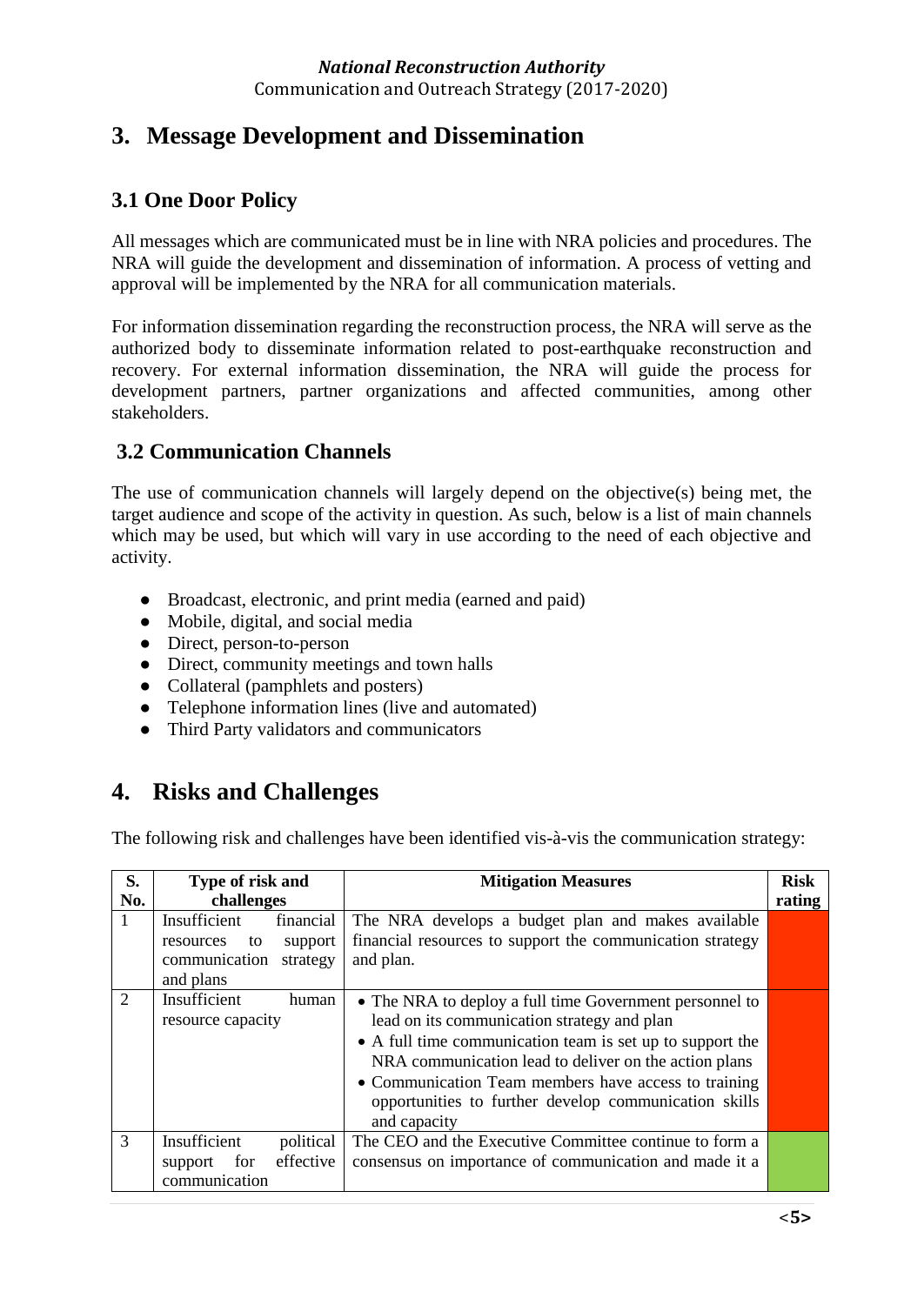|                |                             | key priority to lead on effective communication of           |  |
|----------------|-----------------------------|--------------------------------------------------------------|--|
|                |                             | reconstruction related messages                              |  |
| $\overline{4}$ | of<br>Slow<br>pace          | • An action plan is developed bearing in mind current        |  |
|                | reconstruction in a few     | context and issues.                                          |  |
|                | owing<br>sectors<br>to      | • The action plan delivers in accordance with set timescales |  |
|                | untimely and ineffective    | (e.g. timely communication dissemination that is vital       |  |
|                | communication<br>tΩ         | pre-construction season)                                     |  |
|                | relevant stakeholders       |                                                              |  |
| 5              | Political<br>uncertainty    | The NRA to enhance internal communication capacity to        |  |
|                | leads<br>change<br>to<br>in | absorb changes in leadership so there is minimum impact on   |  |
|                | leadership                  | the effective delivery of the action plan                    |  |
| 6              | Incorrect/Misinformation    | • All Reconstruction actors, governmental and non-           |  |
|                | low/no/sub<br>lead<br>to    | governmental, disseminate information that is aligned to     |  |
|                | standard construction of    | NRA, GON policy.                                             |  |
|                | houses                      | • NRA to ensure/put in place robust mechanisms to ensure     |  |
|                |                             | all its internal/intra-government employees and those        |  |
|                |                             | deployed to the field understand and can communicate         |  |
|                |                             | standard information on policies and procedures of the       |  |
|                |                             | NRA, and are updated regularly on the relevant policies      |  |
|                |                             | and procedures.                                              |  |
|                |                             | • Partner Organisations (POs) field staff to work in         |  |
|                |                             | collaboration with GoN field staff at household level to     |  |
|                |                             | ensure common information shared.                            |  |
| $\overline{7}$ | <b>Weak Coordination</b>    | The NRA and relevant stakeholders ensure<br>robust           |  |
|                |                             | coordination mechanisms are put in place to avoid            |  |
|                |                             | duplication and continue to drive efficiency in use of       |  |
|                |                             | channels of communication                                    |  |
|                |                             |                                                              |  |

# <span id="page-7-0"></span>**5. Monitoring, Evidence and Learning**

The NRA communications unit will meet on regular basis for a multi-stakeholder discussion, including with government agencies and development partners, to assess the information needs of various audiences and the impact of the various communication activities. This information will be continuously fed into the communications action plan and into the NRA's Project Monitoring Information System (PMIS).

# <span id="page-7-1"></span>**6. Communications Management**

The Communication Team in the NRA will review issues that need immediate responses, consult, and be available for providing information and responding to queries. The main function of this structure would be to coordinate and guide the dissemination of the key messages developed and promoted by NRA, as well as the key information from all relevant policies and procedures. This structure is responsible for ensuring the implementation of this communication and outreach strategy, and the associated action plan. It will also serve as focal point for all communication related activities. The structure will be staffed by GoN employees and supported by external consultants and experts.

In order to ensure its effectiveness, an Information and Communication Section at the central level and information and communication desk at various offices of NRA has been established.